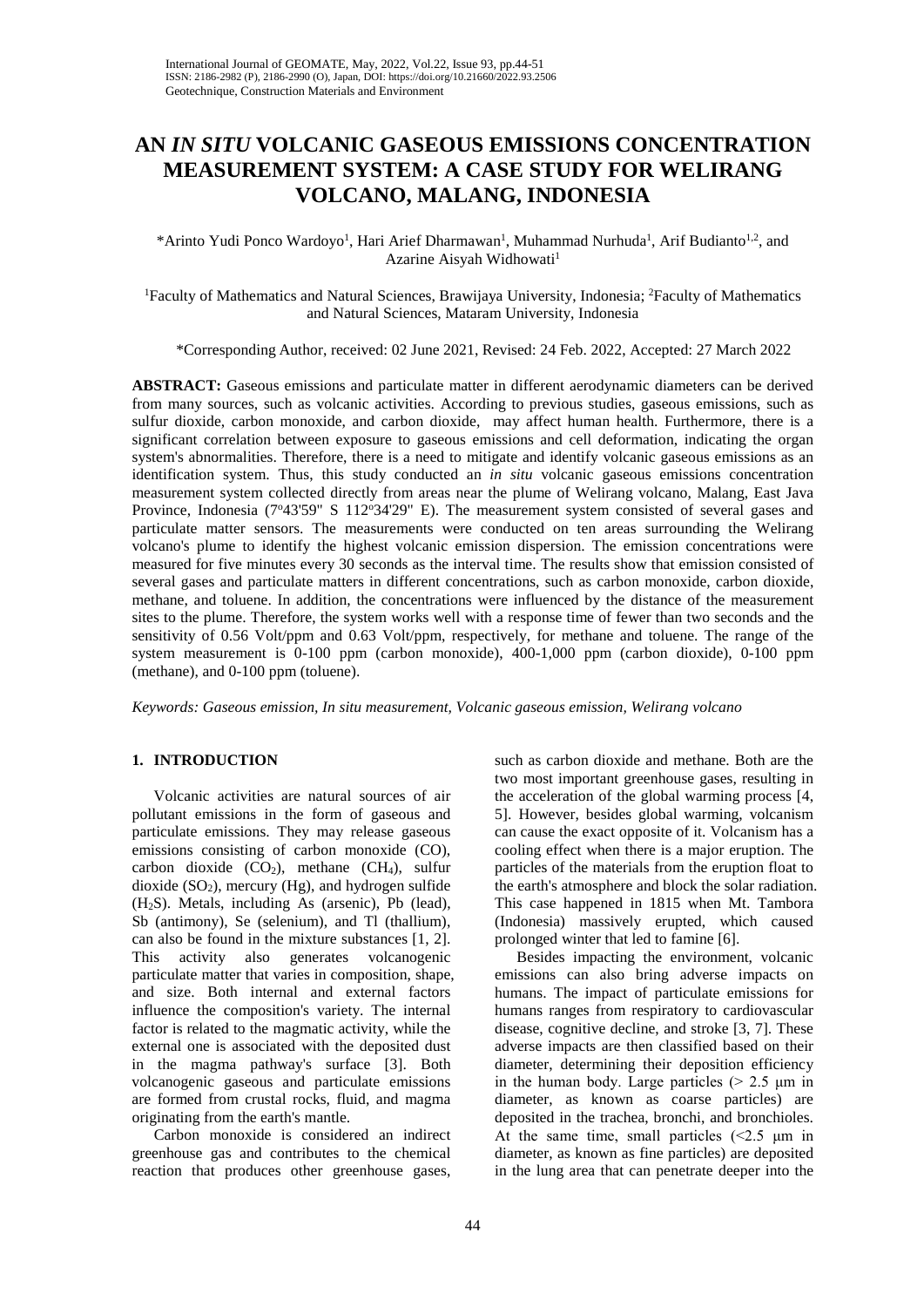respiratory system to the blood circulation and the heart and kidneys [8]. The deposited particulate matter in the respiratory tract will directly impact the inhalation capacity of the lungs and may cause many negative cell deformations [9, 10]. In contrast, it can induce changes in skin morphology and oxidative stress that lead to inflammatory cytokines on the skin. The greater the surface area of a particulate matter that enters the body causes a higher ability to produce oxidative stress. Moreover, research in the Azores area (Portugal) found a severe increase in chronic bronchitis from volcanic emissions. Furthermore, volcanic emissions exposure can lead to cancers of the mouth and larynx [11].

Air quality measurement systems consisting of gas and PM are always in constant development to produce the nearest value to the actual value, especially volcanic emission measurement systems. Previous research has developed a portable DOAS (Differential Optical Absorption Spectroscopy) system for scanning  $SO<sub>2</sub>$  (sulphur dioxide) concentrations. This instrument measures the solar radiation that reaches the CCD (Charge-Coupled Device) detector to generate a spectral signal from the spectrometer then uses the DOAS algorithm [12, 13]. Using satellites or atmospheric chemistry experience (ACE), gas measurement has a similar principle to DOAS using solar radiation. It is done by measuring the composition of pollutants in the atmosphere, one of which is volcanic emissions using the solar occultation method. An occultation occurs when another object covers an object as it passes through between the observed object and the observer. Measurements are taken when the sun rises and sets. The center of solar radiation will be tracked, and the decrease in light intensity (*I*) is measured using a near-sight infrared spectrophotometer [14]. PM and gas measurement systems can also be carried out using a satellitebased sensor system. The sensors are mounted on the satellite to measure various pollutant gases. Near real-time air pollutant measurement can detect PM (particulate matter), CO,  $SO<sub>2</sub>$ , NH<sub>4</sub> (ammonium),  $CO<sub>2</sub>$  and others. Sensors such as the Cloud-Aerosol Lidar with Orthogonal Polarization (CALIPSO) provide 3D information regarding air pollution [15, 16].

# **2. RESEARCH SIGNIFICANCE**

This study designed a measurement system for volcanic emissions. This research combined many sensors to examine some gaseous emissions, such as toluene, carbon dioxide, methane, and carbon monoxide. This system becomes an alternative method to mitigate volcanic emission impact. Besides impacting the environment, these emissions can bring adverse impacts on humans.

## **3. MATERIALS AND METHODS**

### **3.1 System Circuit**

The minimum system circuit had a step-down switching regulator integrated circuit (IC) LM2596. This circuit converted the DC (direct current) input voltage (12 V) to 5 V output voltage  $(V_{cc})$  up to 3A (maximum current, maximum voltage input  $=$  3 to 40 Volt, maximum voltage output = 35 Volt) of continuous current *I*. The input voltage was used to power up the microcontroller board, suction pump, and cooling fan. The output voltage was connected to the sensor's  $V_{cc}$  (common voltage collector) and G (ground) pins. This circuit was added with a safety switch to cut off the current (Fig.1). The study used an Arduino UNO microcontroller board (ATMEGA 328P type) and four different sensors for sensing and signal processing purposes. In contrast, a Sensirion SHT-31D (I2C – Inter-Integrated Circuit - pins were connected to SDA and SCL pins of the microcontroller) was used to monitor the temperature (*T*) and relative humidity (*RH*). SHT-31D was a factory-calibrated sensor, so it did not need to be calibrated anymore.

The toluene  $(C_7H_8)$  concentration was detected using an analog Figaro TGS2600 (connected to the analog pin A0 of the microcontroller). In addition, a metal oxide CCS811 sensor was installed on the system to measure equivalent carbon dioxide (eCO2) (equivalent carbon dioxide) concentrations (connected to SDA (serial data) and SCL (serial clock) pins of the microcontroller). This sensor had digital and calibrated outputs that could be used directly for data processing without any signal conversion technique.



Fig.1 The schematic diagram of the system Another analog sensor, the MQ-9 sensor, was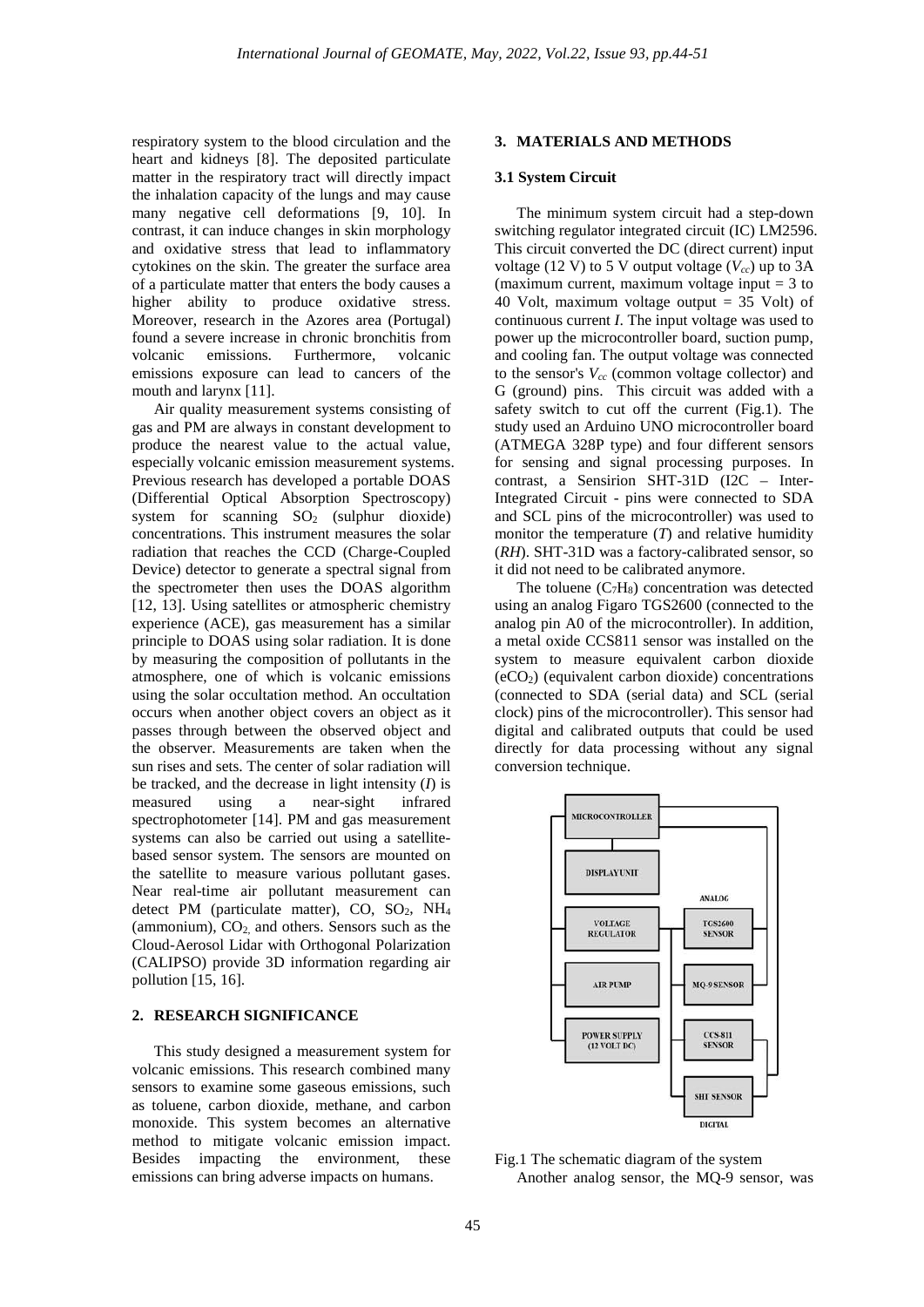connected to the A1 pin of the microcontroller to measure methane gas (CH4) and carbon monoxide (CO) gas concentrations. The measured concentrations were displayed on a 20 x 4 I2C LCD (liquid crystal display). This display had four bars and twenty columns to display all characters obtained from the measurement processes.

### **2.2 System Calibration and Measurement**

The system was calibrated using a TSI Q-Trak model  $7575x$  (CO, eCO<sub>2</sub>, T, and RH) and a TVOCs meter (Total of Volatile Organic Compounds) inside an experimental chamber with a volume of  $12,000 \text{ cm}^3$  (20 cm (height) x 20 cm (width) x 30 cm (length)).

Q-Trak, an indoor air quality monitor (TSI, model 7575), provided accurate and quick  $CO<sub>2</sub>$  and CO gaseous emissions concentrations. This device also displayed other parameters, such as temperature and relative humidity. Besides, the TVOCs meter measured total HCHO TVOCs meter measured total HCHO (formaldehyde) and volatile organic compounds.

This procedure was repeated three times  $(n = 3)$ for an hour. At the same time, the resulting resistance  $(R_s)$  and voltage output signals  $(V)$  were compared to the provided datasheet and the comparator devices (Fig.2).



Fig.2 The procedure of the system calibration inside an experimental chamber

The resulted values were analyzed to obtain the sensitivity  $(S)$ , the response time  $(t_r)$ , and the range (*r*) [17]. Response time was calculated by repeating the measurement in eight sampling points. The difference duration (Δ*t*) between the initial time  $(t_0)$  and the processing time of the microcontroller (*te*) was considered as the response time [17]. Sensitivity was obtained from the system output values,  $C_n$ , whose concentrations were increased stepwise from  $C_0$  to  $C_{max}$  related to the datasheet (*S*), representing the effect of offset parameter (Eq. 1) [18]:

$$
S = \frac{\Delta V}{\Delta C} \tag{1}
$$

#### **2.3 Sampling Sites**

This research was conducted at the Welirang volcano's plume areas, Malang, East Java, Indonesia (7°43'58" S 112°34'29" E, elongation = 3,070 m a.s.l.). The measurement areas were divided into 12 sampling sites (A1 to A12 sites) to identify the dispersion of the volcanic emissions (Fig.3). These site variations were varied based on the plume's distance (*s*) from the measurement areas [1, 12]. These sites are located 4 to 5 km away from the plume (measurement radius) with an elongation of 1,542 to 1,730 m a. s. l. (above the sea level) (Table 1).

Table 1 Sampling sites at the Welirang volcano areas with different radius and elongation  $(n = 12)$ 

| Site           | Radius (m) | Elongation<br>(m a. s. l.) |
|----------------|------------|----------------------------|
| A <sub>1</sub> | 5,090      | 1,690                      |
| A <sub>2</sub> | 4,310      | 1,730                      |
| A <sub>3</sub> | 4,440      | 1,624                      |
| A <sub>4</sub> | 4,230      | 1,590                      |
| A5             | 5,200      | 1,542                      |
| A6             | 4,190      | 1,590                      |
| A7             | 3,830      | 1,653                      |
| A8             | 3,770      | 1,650                      |
| A <sup>9</sup> | 3,710      | 1,660                      |
| A10            | 5,330      | 1,600                      |
| A11            | 4,640      | 1,640                      |
| A12            | 5,630      | 1,727                      |

### **2.1 Statistical Analysis**

All data were written as the mean values  $\pm$ standard error of the mean (SEM). A linear function regression was used to identify the measurement system performance to the filtered ambient air, including sensitivity, response time, and accuracy. At the end,  $R^2$  (regression coefficients) > 0.75 was considered statistically significant [19]. The emission dispersion parameter was approximated using a correlation between measurement radius and the measured concentrations (interpreted as the dispersion graph).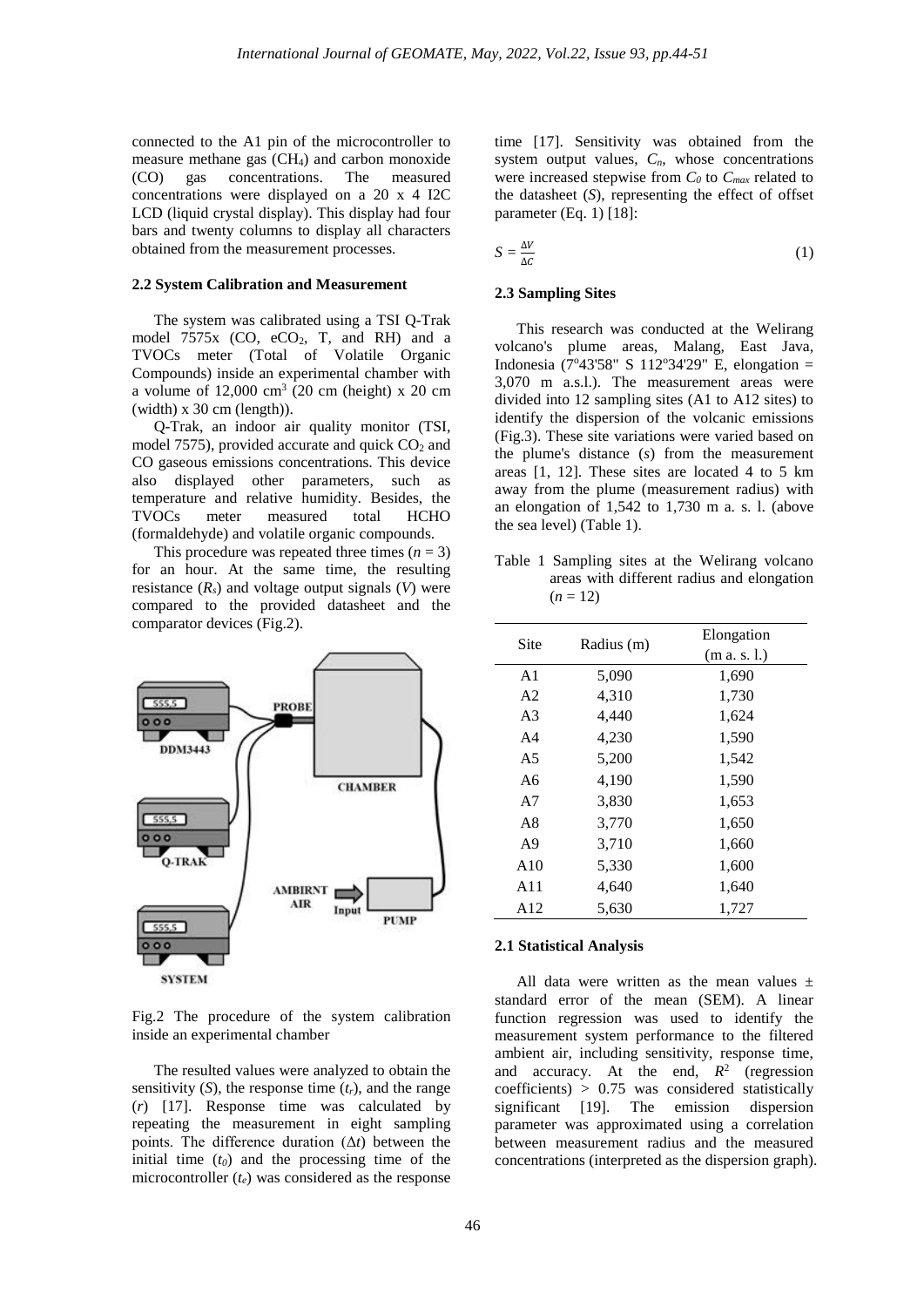

Fig.3 The sampling sites (red dots) in the Welirang volcano areas. The red circle in the downside figure shows the Malang city position

# **4. RESULTS AND DISCUSSION**

## **3.1 Carbon Monoxide (CO) and Carbon**  Dioxide (CO<sub>2</sub>)

The measured CO and CO<sub>2</sub> concentrations are presented in Fig.4. There is no significant difference between CO concentrations from A1 to A12 ( $p < 0.05$ ). The concentrations are in the range of 2 to 3 ppm. In contrast, there is a fluctuation in CO2 concentrations related to the distance from the plume (the concentrations are 400.4 to 401.4 ppm).

A nonconstant wind speed may influence the fluctuation, where the wind direction and speed have changed compared to the initial sampling time. Other parameters, such as temperature and relative humidity, might influence these results.

The inactive status of the plume may influence these insignificant differences.  $CO<sub>2</sub>$  shall be found as the volcanic activity output as major gas species [20-21], even in a volcanic lake as the diffuse  $CO<sub>2</sub>$ [22]. Edwards et al. [1] reviewed that this gas's existence may serve as more tracer gas for other emissions, such as Hg.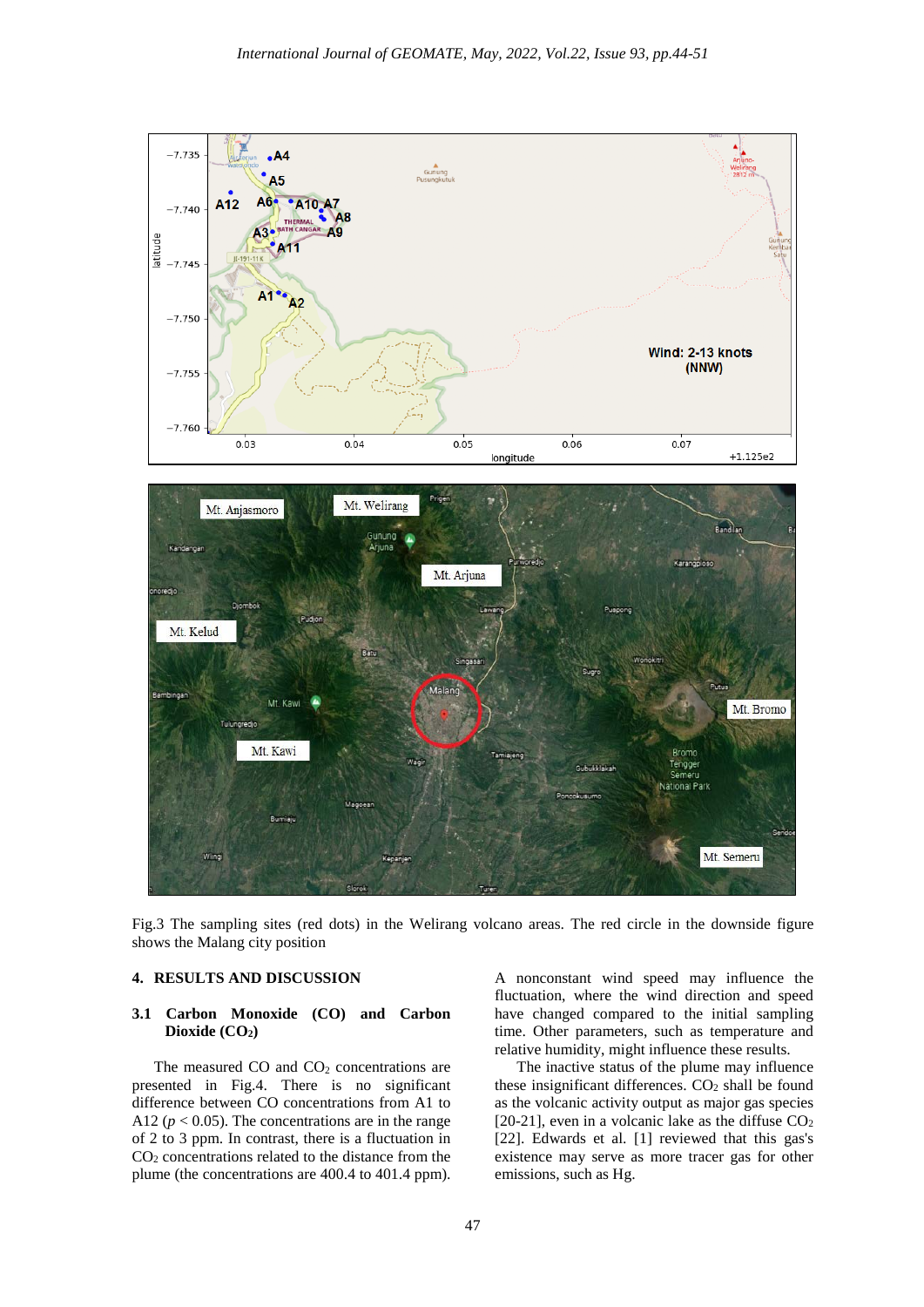This gas also indicates the possibility of the geothermal prospect and other volcanic parameters [23]. Considering that there was no significant volcanic activity during the measurement time, it is possible to determine that the influencing factor of

these gases is the distance  $(x)$ . The secondary data support the resulted measurement values. According to the secondary data obtained from the meteorology station, there is no significant difference in the wind speed (2-13 knots).



Fig.4 Measured  $CO<sub>2</sub>$  and  $CO$  concentrations from different measurement radius

### **3.2 Toluene (C7H8)**

Toluene concentrations are in the range of 1 ppm to 6 ppm. These results show that volcanic activity may generate VOCs or volatile organic compounds, such as toluene or  $C_7H_8$  (Fig.5). The developed system works well in measuring this gas, with a sensitivity of 0.63 Volt/ppm (0 to 100 ppm of the system range). The system needs  $\langle 2 \rangle$  s to detect the toluene gas, as defined as the response time. As stated in a previous study, many organic

compounds from volcanic gases (more than 200 types) [26].

They are indeed derived from abiogenic gasphase radical reactions, specifically at a high temperature [26]. However, there is limited information about the volatile compounds related to volcanic activity. As reported in a previous study, only bromine (either in volatile forms of condensed gas) was identified as the volatile compound emissions associated with the complex eruption in Puyehue-Cordon Caulle, 2011 [27].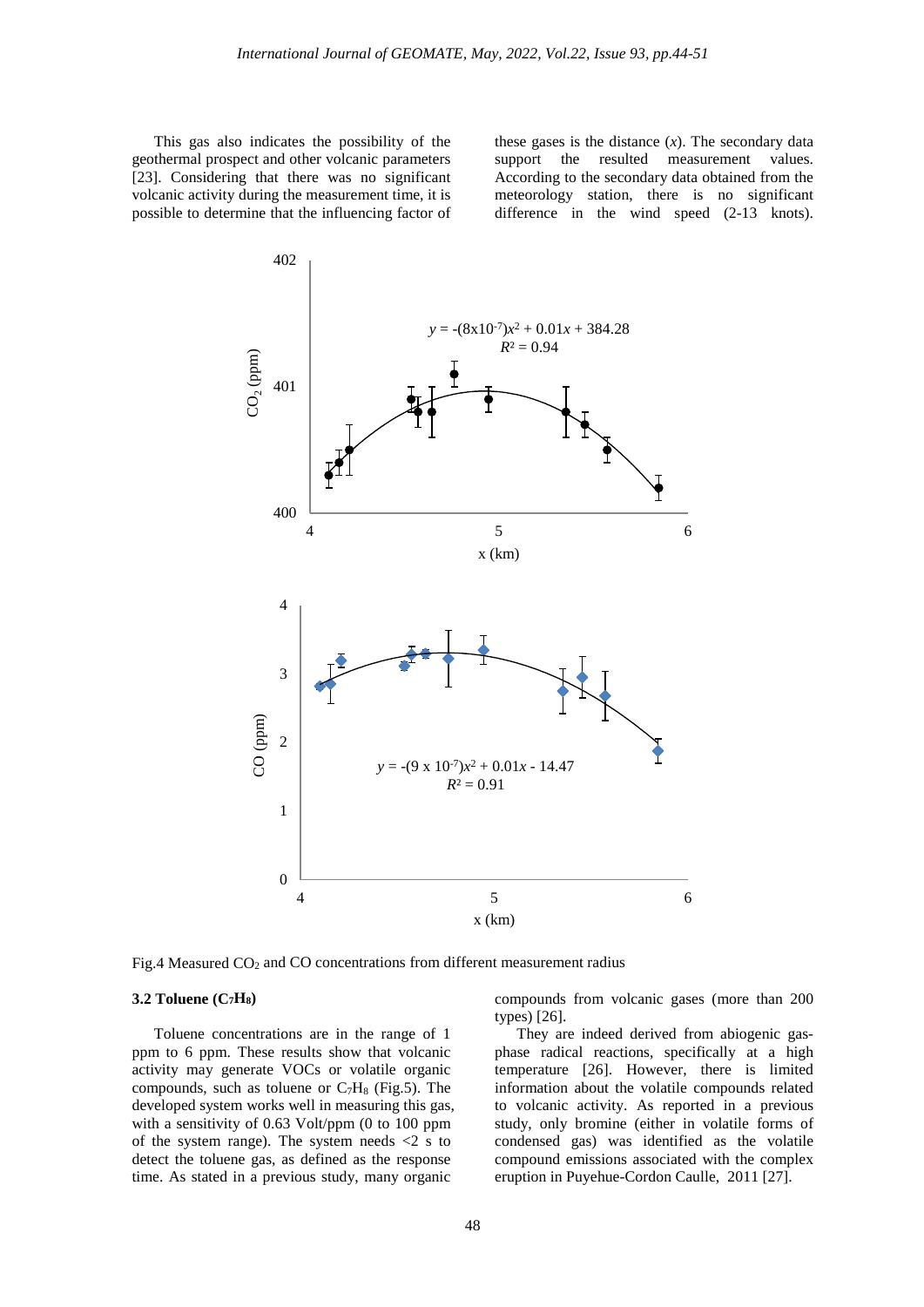

Fig.5 Measured  $C_7H_8$  concentrations from different measurement radius

# **3.3 Methane (CH4)**

Methane gas (CH<sub>4</sub>) concentrations are interpreted in Fig.6-7. The results show that the volcanic emission measurement has a range value of 0 ppm to 4 ppm, with a sensitivity of 0.56 Volt/ppm. These results show that the system works well in sensing low levels of methane gas from volcanic activity emissions with a fair sensitivity (*S*) level result  $(R^2 = 0.99)$ .



Fig.6 Measured CH4 concentrations from different measurement radius



Fig.7 Measured CH4 concentrations from different measurement radius in a 3D interpretation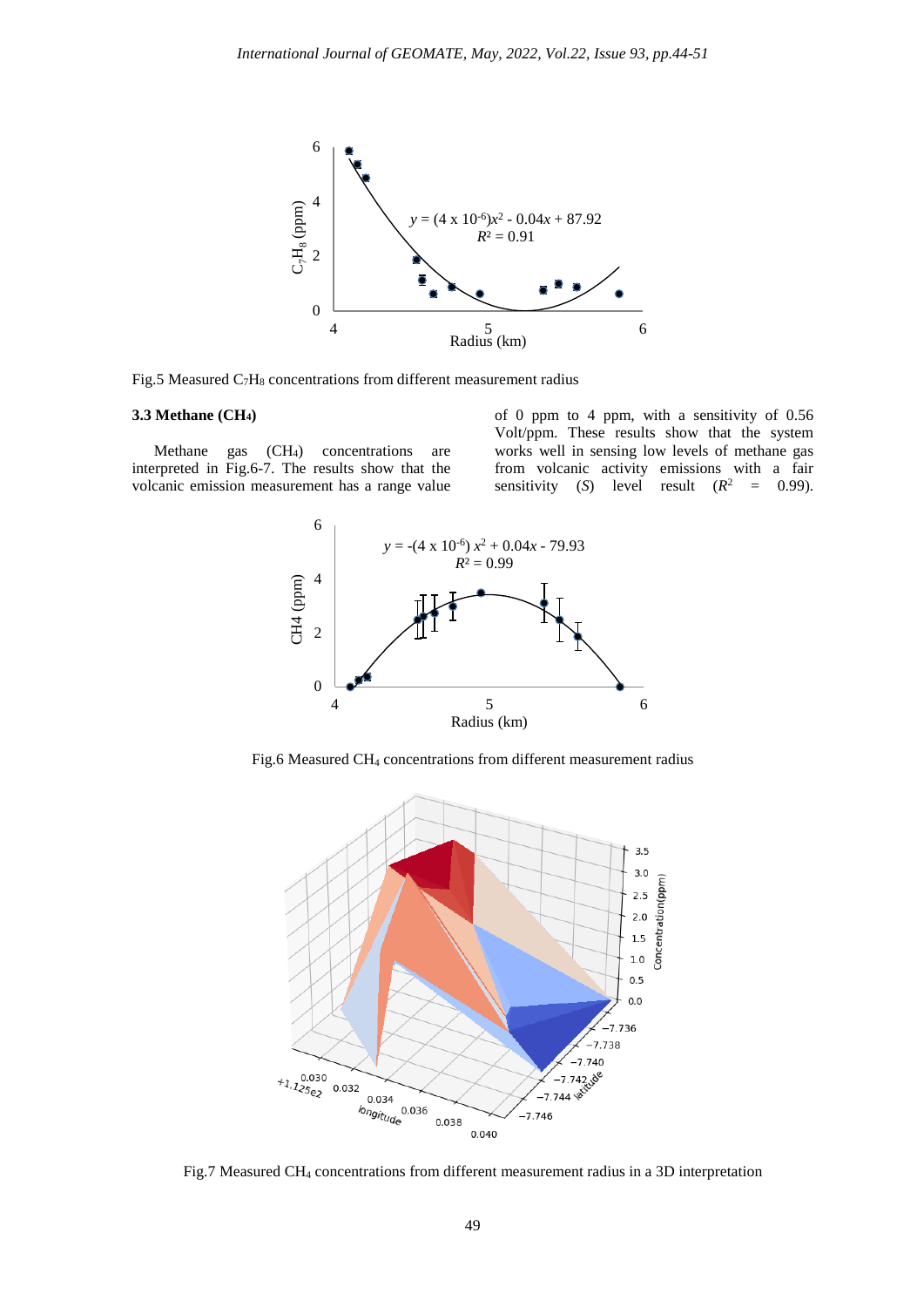### **5. CONCLUSION**

According to the results, it can be concluded that the system works well in measuring volcanic gas emissions. The system can measure methane, toluene, carbon monoxide, and carbon dioxide gasses in 0 to 100 ppm. The developed system needs a response time of fewer than two seconds and a sensitivity of 0.56 Volt/ppm and 0.63 Volt/ppm, respectively, for methane and toluene. The resulted data are influenced by the distance of the measurement sites to the plume.

### **6. ACKNOWLEDGMENTS**

The authors wish to acknowledge assistance or encouragement from colleagues Eko T.P. Adi, Moch. Agung P. N., Rizqi Amalia, and Maria Pramundhitya W. W. All authors thank the "Ministry of Research and Technology/ National Research and Innovation Agency Republic of Indonesia" for their financial contribution (with contract number: 1270.19/UN10.C10/TU/2021 – March 13<sup>th</sup>, 2021 and 023/E4.1/AK.04.PT/2021, July 12<sup>th</sup>, 2021).

### **7. AUTHOR'S CONTRIBUTIONS**

Arinto Yudi Ponco Wardoyo and Muhammad Nurhuda made the conception and design of the system and measurement processes. They also wrote the manuscript draft. Hari Arief Dharmawan did the acquisition and analysis. Arif Budianto and Azarine Aisyah Widhowati did the data interpretation.

# **8. REFERENCES**

- [1] Edwards B. A., Kushner D. S., Outridge P. M., and Wang F., Fifty Years of Volcanic Mercury Emission Research: Knowledge Gaps and Future Directions, Sci. Total Environ., Vol. 757, 2021, pp. 143800.
- [2] Zelenski M., Chaplygin I., Babadi M. F., Taran Y., Campion R., Mehrabi B., Shakeri A., Delavari M., Nekrylov N., Pokrovsky B., Sevastyanov V., and Kuznetsova O., Volcanic Gas Emissions From Taftan and Damavand, the Iranian Volcanoes, J. Volcanol. Geotherm. Res., Vol. 397, 2020, pp. 106880.
- [3] Trejos E. M., Silva L. F. O., Hower J. C., Flores E. M. M., Gonzáles C. M., Pachón J. E., and Aristizábal B. H., Volcanic Emissions and Atmospheric Pollution: A study of Nanoparticles, Geosci. Front., Vol. 12, 2021, pp. 746–755.
- [4] Dimitriou K., Bougiatioti A., Ramonet M., Pierros F., Michalopoulus P., Liakakou E., Solomos S., Quehe P. –Y., Delmotte M., Gerasopoulos E., Kanakidou M., and Mihalopoulos N., Greenhouse Gases (CO<sub>2</sub>) and CH4) at an Urban Background Site in Athens, Greece: Levels, Sources and Impact of Atmospheric Circulation, Atmos. Environ., Vol. 253, 2021, pp. 118372.
- [5] Liu S., Fang S., Liang M., Sun W., and Feng Z., Temporal Patterns and Source Regions of Atmospheric Carbon Monoxide at Two Background Stations in China, Atmos. Res*.*, Vol. 220, 2019, pp. 169–180.
- [6] Fell H. G., Baldini J. U. L., Dodds B., and Sharples G. J., Volcanism and Global Plague Pandemics: Towards an Interdisciplinary Synthesis, J. Hist. Geogr., Vol. 70, 2020, pp. 36–46.
- [7] Ramírez O., Sánchez de la Campa A. M., Amato F., Moreno T., Silva L. F., and de la Rosa J. D., Physicochemical Characterization and Sources of the Thoracic Fraction of Rroad Dust in a Latin American Megacity, Sci. Total Environ., Vol. 652, 2019, pp. 434– 446.
- [8] Mazuryk O., Gajda-Morszewski P., Flejszar M., Labuz P., Eldik R. V. Stochel G., and Brindell M., Influence of Aqueous Extracts of Urban Airborne Particulate Matter on the Structure and Function of Human Serum Albumin, Environ. Pollut., Vol. 263, 2020, pp. 114667.
- [9] Wardoyo A. Y. P., Juswono U. P., and Noor J. A. E., The Association Between the Diesel Exhaust Particle Exposure From Bus Emission and the Tubular Epithelial Cell Deformation of Rats, Environ. Sci. Pollut. Res., Vol. 27, 2020, pp. 23073–23080.
- [10] Wardoyo A. Y. P., Juswono U. P., and Noor J. A. E., How Exposure to Ultrafine and Fine Particles of Car Smoke Can Alter Erythrocyte Forms of Male Mice, Polish Journal of Environmental Studies, Vol. 28, 2019, pp. 2901–2910.
- [11] Heaviside C., Witham C., and Vardoulakis S., Potential Health Impacts From Sulphur Dioxide and Sulphate Exposure in the UK Resulting From an Icelandic Effusive Volcanic Eruption, Science of The Total Environment, Vol. 774, 2021, pp. 145549.
- [12] Raponi M., Vilar O., Arboleas H., García S., Otero L., Pereyra A., Martorella E., and Gómez M., First Portable Scanning-DOAS System Developed in Latin America For Volcanic SO2 Monitoring, Journal of South American Earth Sciences, Vol. 108, 2021, pp. 103177.
- [13] Li X., Xie P., Li A., Xu J., Ren H., Ren B., Li